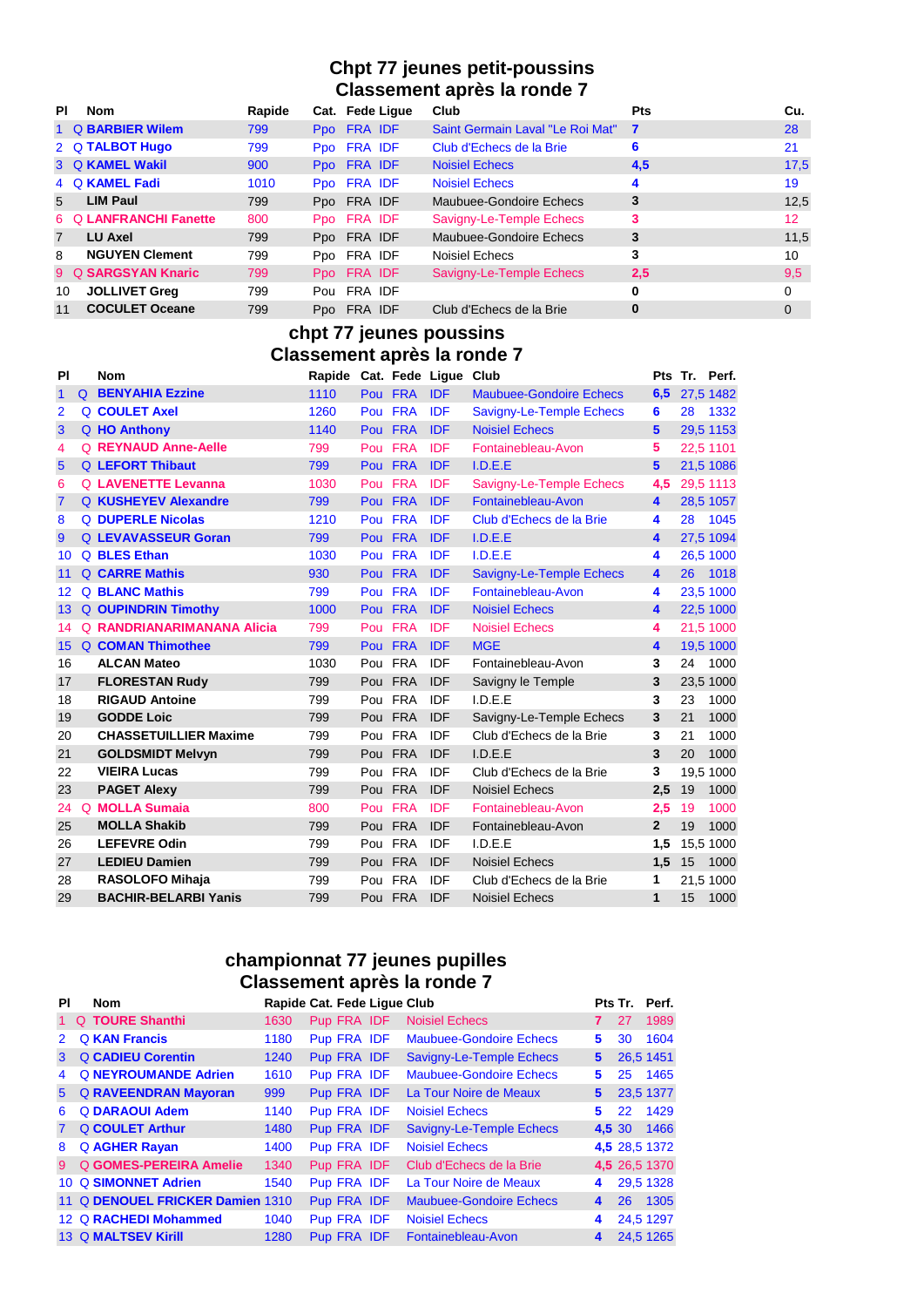|    | 14 Q FORTEA Hugo            | 1040 | Pup FRA IDF |  | <b>Tours de Chabannes</b>          | 4            |               | 24,5 1264 |
|----|-----------------------------|------|-------------|--|------------------------------------|--------------|---------------|-----------|
|    | 15 Q CUMMINGS Eileen        | 1470 | Pup FRA IDF |  | Club d'Echecs de la Brie           | 4            |               | 24,5 1229 |
|    | 16 Q KRIVCENKO Alexandr     | 1290 | Pup FRA IDF |  | Fontainebleau-Avon                 | 4            |               | 24,5 1197 |
|    | 17 Q DELOBEL Thibault       | 1200 | Ben FRA IDF |  | Fontainebleau-Avon                 | 4            | 24            | 1219      |
| 18 | <b>Q BARBIER Wayan</b>      | 1110 | Pup FRA IDF |  | Saint Germain Laval "Le Roi Mat" 4 |              | 24            | 1201      |
| 19 | <b>AILLET Valentin</b>      | 1030 | Pup FRA IDF |  | I.D.E.E                            |              | 3,5 22,5 1164 |           |
| 20 | <b>COUDIN Dayan</b>         | 880  | Pup FRA IDF |  | Club d'Echecs de la Brie           | 3,5 19       |               | 1104      |
| 21 | <b>BENYAHIA Sabri</b>       | 1160 | Pup FRA IDF |  | Maubuee-Gondoire Echecs            | 3            | 23            | 1091      |
| 22 | <b>REYNAUD Romaric</b>      | 999  | Pup FRA IDF |  | Fontainebleau-Avon                 | 3            | 22            | 1182      |
| 23 | <b>LIV Thomas</b>           | 999  | Pup FRA IDF |  | Maubuee-Gondoire Echecs            | 3            | 22            | 1129      |
| 24 | <b>GUNN Sebastien</b>       | 970  | Pup FRA IDF |  | I.D.E.E                            | 3            | 22            | 1072      |
| 25 | <b>DARAOUI Idriss</b>       | 1110 | Pup FRA IDF |  | Noisiel Echecs                     | 3            |               | 20,5 1045 |
| 26 | <b>Q MARIE-NELY Laureen</b> | 999  | Pup FRA IDF |  | <b>Noisiel Echecs</b>              | 3            |               | 19,5 1026 |
| 27 | <b>CARION Nathan</b>        | 999  | Pup FRA IDF |  | Savigny-Le-Temple Echecs           | 3            |               | 19,5 1000 |
| 28 | <b>Q ZEGHOUANI Lucile</b>   | 1020 | Pup FRA IDF |  | I.D.E.E                            | 3            | 18            | 1035      |
| 29 | <b>LE CRAS Yoann</b>        | 1010 | Pup FRA IDF |  | I.D.E.E                            | 3            |               | 16,5 1032 |
| 30 | <b>Q OUPINDRIN Adora</b>    | 870  | Pup FRA IDF |  | <b>Noisiel Echecs</b>              | 3            | 16            | 1018      |
| 31 | <b>LEFORT Guillaume</b>     | 1310 | Pup FRA IDF |  | I.D.E.E                            | 2,5 23       |               | 1000      |
| 32 | <b>COURTAIS Clement</b>     | 999  | Pup FRA IDF |  | Tremblay en France                 | $\mathbf{2}$ | 19            | 1000      |
| 33 | <b>CORRE Florian</b>        | 999  | Pup FRA IDF |  | Club d'Echecs de la Brie           | 1            | 19            | 1000      |
| 34 | <b>MOULIS Nicolas</b>       | 999  | Pup FRA IDF |  | Savigny-Le-Temple Echecs           | 1            | 19            | 1000      |
| 35 | <b>PIERRE Aashik</b>        | 999  | Pup FRA IDF |  | <b>Noisiel Echecs</b>              | $\mathbf{1}$ | 16            | 1000      |
| 36 | <b>ROMDHANE Walid</b>       | 999  | Pup FRA IDF |  | Club d'Echecs de la Brie           | 0            | 20            | 1000      |
|    |                             |      |             |  |                                    |              |               |           |

#### **Chpt 77 jeunes benjamins Classement après la ronde 7**

| <b>PI</b>            |             | <b>Nom</b>                                  | Rapide Cat. |            |            | <b>Fede Ligue</b> | Club                               | <b>Pts</b>     | Tr. | Perf.     |
|----------------------|-------------|---------------------------------------------|-------------|------------|------------|-------------------|------------------------------------|----------------|-----|-----------|
|                      | 1Q          | <b>TOURE Ananth</b>                         | 1700        | <b>Ben</b> | FRA IDF    |                   | <b>Noisiel Echecs</b>              | $\overline{7}$ | 26  | 1986      |
| $\mathbf{2}^{\circ}$ | Q           | <b>GUINEBRETIERE Aldric</b>                 | 1110        | Ben        | FRA IDF    |                   | Noisiel Echecs                     | 5,5            |     | 27,5 1387 |
| 3                    | $\Omega$    | <b>WENT Nicolas</b>                         | 1420        | <b>Ben</b> | FRA IDF    |                   | Savigny-Le-Temple<br>Echecs        | 5,5            | 26  | 1415      |
| 4                    | $\mathbf Q$ | <b>MABIALA-BITHET</b><br><b>Christopher</b> | 1050        | <b>Ben</b> | FRA IDF    |                   | Savigny-Le-Temple<br>Echecs        | 4,5            | 26  | 1235      |
| 5                    | $\Omega$    | <b>REYNAUD Vinciane</b>                     | 999         | <b>Ben</b> | FRA IDF    |                   | Fontainebleau-Avon                 | 4              | 27  | 1132      |
| 6                    | $\Omega$    | <b>TAILLIEU Victor</b>                      | 1240        | <b>Ben</b> | FRA IDF    |                   | Fontainebleau-Avon                 | 4              |     | 23,5 1135 |
| $7^{\circ}$          | $\Omega$    | <b>HENTON Paul</b>                          | 1170        | <b>Ben</b> | FRA IDF    |                   | Fontainebleau-Avon                 | 4              |     | 23,5 1131 |
| 8                    | Q           | <b>COPINET Oriane</b>                       | 1110        | <b>Ben</b> | FRA IDF    |                   | I.D.E.E                            | 4              | 21  | 1115      |
| 9                    | Q           | <b>BACHELEY Lea</b>                         | 1199        | <b>Ben</b> | FRA IDF    |                   | <b>MGE</b>                         | 4              | 20  | 1102      |
|                      | 10Q         | <b>SOROS Ludwig</b>                         | 1140        | Ben        | FRA IDF    |                   | Maubuee-Gondoire<br>Echecs         | 4              |     | 16,5 1107 |
| 11                   |             | <b>LEFEVRE Julien</b>                       | 999         | <b>Ben</b> | <b>FRA</b> |                   |                                    | 3,5            | 29  | 1112      |
| 12                   |             | <b>SEMINOR Timothe</b>                      | 800         | <b>Ben</b> | FRA IDF    |                   | Savigny-Le-Temple<br>Echecs        | 3              | 27  | 1027      |
| 13                   |             | <b>AMIRA Laid</b>                           | 999         | <b>Ben</b> | FRA IDF    |                   | Fontainebleau-Avon                 | $\mathbf{3}$   |     | 21,5 1040 |
|                      | 14 Q        | <b>DARAOUI Tasnim</b>                       | 1060        | <b>Ben</b> | FRA IDF    |                   | <b>Noisiel Echecs</b>              | 3.             | 20  | 1034      |
| 15                   |             | <b>MECHMACHE Samy</b>                       | 840         | <b>Ben</b> | FRA IDF    |                   | Club d'Echecs de la Brie           | 2,5            |     | 20,5 1000 |
| 16                   |             | <b>FORTEA Ruben</b>                         | 999         | Ben        | FRA IDF    |                   | Tours de Chabannes                 | $\mathbf{2}$   |     | 24,5 1004 |
| 17                   |             | <b>ALCAN Marc-Anthony</b>                   | 1050        | <b>Ben</b> | FRA IDF    |                   | Fontainebleau-Avon                 | 1,5            | 23  | 1000      |
| 18                   |             | <b>RASOLOFO Mahery</b>                      | 999         | Ben        | FRA IDF    |                   | Club d'Echecs de la Brie           | 1              | 22  | 1000      |
| 19                   |             | <b>MGHARI Mouad</b>                         | 1199        | Cad        | FRA IDF    |                   | Savigny-Le-Temple<br><b>Echecs</b> | 0              |     | 18,5 1000 |

# **Chpt 77 jeunes minimes Classement après la ronde 7**

| PI | <b>Nom</b>                                                            | Rapide Cat. Fede Lique Club |             |                                     |           | Pts Tr. Perf. |
|----|-----------------------------------------------------------------------|-----------------------------|-------------|-------------------------------------|-----------|---------------|
|    | 1 Q TOUSSAINT Antoine                                                 |                             |             | 1700 Min FRA IDF Tours de Chabannes |           | 7 24,5 2075   |
|    | 2 Q BITBOL-DELAVEYNE Maelan 1630 Min FRA IDF Savigny-Le-Temple Echecs |                             |             |                                     |           | 6 26,5 1740   |
|    | 3 Q LEGRAND Claire                                                    | 1710                        | Min FRA IDF | Savigny-Le-Temple Echecs            |           | 4,5 28,5 1556 |
|    | 4 Q BROUSSE Thomas                                                    | 1350                        |             | Min FRA IDF Maubuee-Gondoire Echecs |           | 4.5 26 1509   |
|    | 5 Q DEBRAY Bastien                                                    | 1220                        |             | Min FRA IDF Maubuee-Gondoire Echecs | $4 \t 22$ | 1389          |